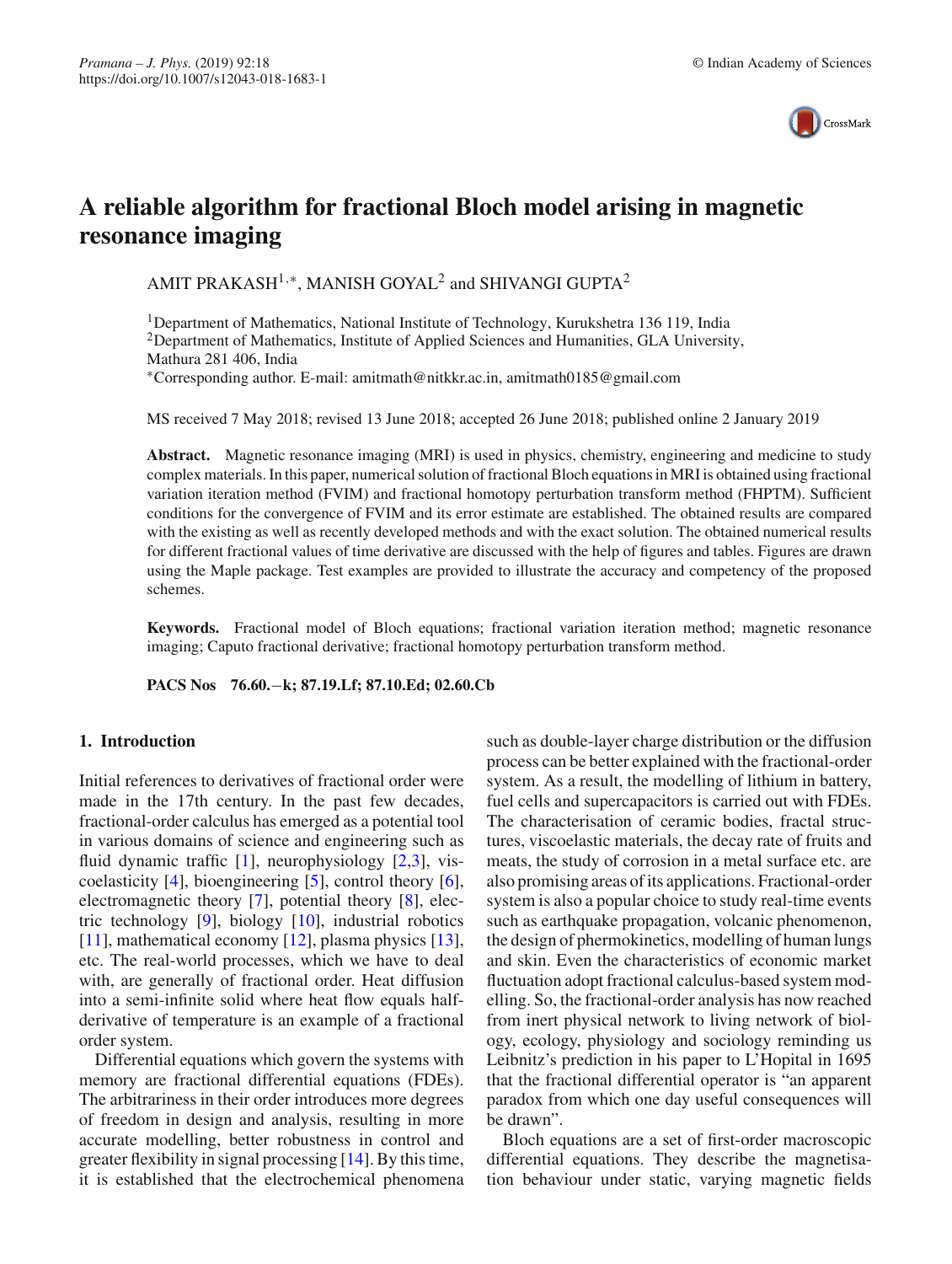and relaxation. F Bloch introduced these equations in the year 1946 and used them for describing nuclear magnetic resonance (NMR). They are also used in magnetic resonance imaging (MRI) and electron spin resonance (ESR) spectroscopies. Relaxation of the spin system is well described phenomenologically by them, which features the rate of change of magnetisation *M* of the spin system. An exciting class of complex phenomena arises in NMR spectroscopy and imaging, where the initial point is solving Bloch equations for combinations of gradient magnetic fields and applied static, radiofrequency. MRI is a powerful tool for obtaining spatially localised information from the NMR of atoms within a sample. Bloch equations are given by the following simultaneous system of equations:

<span id="page-1-0"></span>
$$
\frac{dM_x(t)}{dt} = \omega_0 M_y(t) - \frac{M_x(t)}{T_2}
$$
\n
$$
\frac{dM_y(t)}{dt} = -\omega_0 M_x(t) - \frac{M_y(t)}{T_2}
$$
\n
$$
\frac{dM_z(t)}{dt} = \frac{M_0 - M_z(t)}{T_1}
$$
\n(1)

with starting conditions  $M_X(0) = 0$ ,  $M_Y(0) = 100$  and  $M_z(0) = 0.$ 

 $M_x(t)$ ,  $M_y(t)$  and  $M_z(t)$  show system magnetisation in *x*, *y* and *z* components, respectively.  $\omega_0 = 2\pi f_0$  is the frequency of resonance.  $B_0 = \omega_0/\gamma$  is the static magnetic field in the *z*-component.  $M_0$  is the equilibrium magnetisation.  $T_1$  and  $T_2$  are the spin–lattice and spin– spin relaxation times, respectively. This integer-order equation is well posed. Several methods are available in the literature for the approximate solution of the standard Bloch equations [\[15](#page-9-14)[–18](#page-9-15)].

The exact solution to eq.  $(1)$  is given as

$$
\begin{aligned}\nM_x(t) &= e^{-t/T_2} \big( M_x(0) \cos w_0 t + M_y(0) \sin w_0 t \big) \\
M_y(t) &= e^{-t/T_2} \big( M_y(0) \cos w_0 t - M_x(0) \sin w_0 t \big) \\
M_z(t) &= M_z(0) \, e^{-t/T_1} M_0 \big( 1 - e^{-t/T_1} \big)\n\end{aligned}
$$
\n(2)

The steady-state solution is found from the asymptotic limit  $t \to \infty$  [\[19](#page-9-16)]. It is supposed that spins relax in the *xy*-plane and along the *z*-axis at diverse rates  $R_1$  and  $R_2$  ( $R_i = 1/T_i$ ,  $i = 1, 2$ ) but follow first-order kinetics. To study the complex structure, heterogeneity and effects of memory in the relaxation process, the standard Bloch equations were generalised to the Bloch equations of fractional order by extending integer order time derivative to Caputo fractional derivative. Fractional Bloch equations were presented in 2008 by Magin *et al* [\[20](#page-9-17)] to define a broader range of experimental conditions including porous, heterogeneous or compound materials. These are given as

<span id="page-1-1"></span>
$$
\frac{d^{\alpha}M_{x}(t)}{dt^{\alpha}} = \omega_0 M_{y}(t) - \frac{M_{x}(t)}{T_2}
$$
\n
$$
\frac{d^{\beta}M_{y}(t)}{dt^{\beta}} = -\omega_0 M_{x}(t) - \frac{M_{y}(t)}{T_2}
$$
\n
$$
\frac{d^{\gamma}M_{z}(t)}{dt^{\gamma}} = \frac{M_0 - M_{z}(t)}{T_1}
$$
\n(3)

subject to conditions  $M_X(0) = 0$ ,  $M_Y(0) = 100$  and  $M_z(0) = 0.$ 

Here,  $0 < \alpha, \beta, \gamma \leq 1, \alpha, \beta$  and  $\gamma$  are orders of time-fractional derivatives. The total order of the system is  $(\alpha, \beta, \gamma)$ . All parameters  $\omega_0$ ,  $T_1$  and  $T_2$  possess units of*s*−<sup>α</sup> which keep a consistent set of units for magnetisation. The first and second equations in eq. [\(3\)](#page-1-1) are coupled while the third one is independent.

A fraction in time derivative suggests weighting of system memory or modulation. The assumption of fractional-order derivatives plays a significant part affecting spin dynamics designated by eq. [\(3\)](#page-1-1). The physical sense of the above equations goes back to the basic formulation of fractional-order Schrödinger equation in quantum mechanics. It is well known that the fractional derivative is heavily reliant on initial settings and so a suitable fractional derivative must be chosen for handling them. The initial state of the system in NMR is detailed by magnetisation components and so they need to be visibly recognised. Stability of these equations is already investigated and proved in [\[21](#page-9-18)]. The mathematical model of fractional Bloch equations is solved by homotopy perturbation method (HPM) [\[22](#page-9-19)], predictor–corrector method [\[23](#page-9-20)[,24](#page-9-21)], operational matrix method [\[25](#page-9-22)[–27\]](#page-9-23), implicit alternating direction method [\[28](#page-9-24)], Galerkin finite element method [\[29](#page-9-25)], etc. The fractional Bloch model has not yet been studied by fractional variation iteration method (FVIM) and fractional homotopy perturbation transform method (FHPTM).

FVIM [\[30](#page-9-26)[–33](#page-9-27)] directly attacks the nonlinear FDEs without a need to find certain polynomials for nonlinear terms and gives result in an infinite series that rapidly converges to an analytical solution. This method does not require linearisation, discretisation, little perturbations or any restrictive assumptions. It lessens mathematical computations significantly. Also, FHPTM shows how the transform of Laplace may be applied to approximate the solution of nonlinear FDEs by handling HPM. The perturbation technique [\[34](#page-9-28)[,35\]](#page-9-29) has many limitations, e.g. the approximate solution contains a succession of small parameters which is troublesome as most nonlinear problems possess no such parameters. FHPTM [\[36](#page-9-30)[,37](#page-9-31)] is a neat amalgamation of HPM, the standard transform of Laplace and He's polynomials. The superiority of this scheme is that it has the potential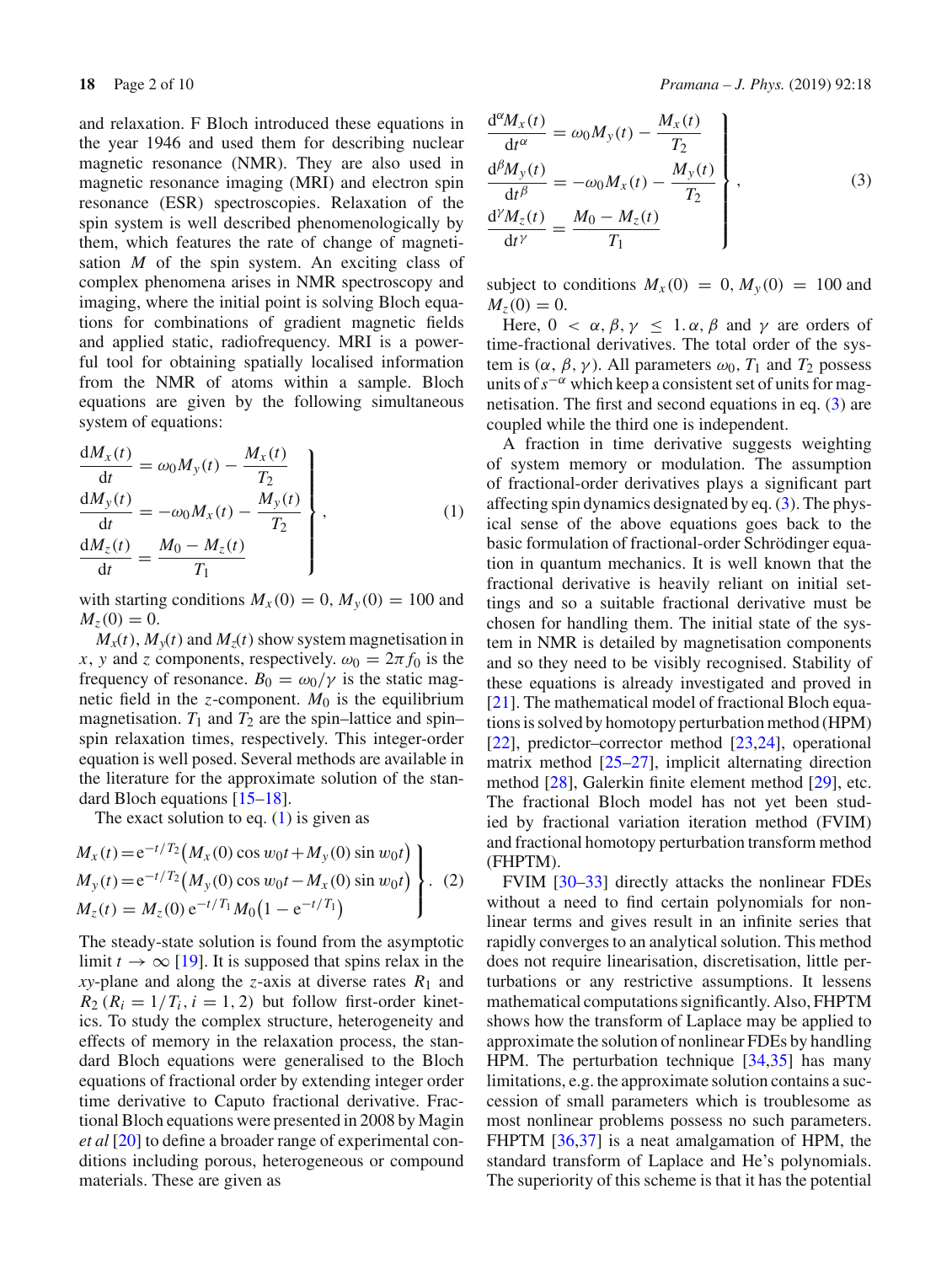of assimilating two strong computational methodologies for probing nonlinear coupled FDEs.

The aim of this paper is to obtain numerical solution of the time-fractional model of Bloch equations by FVIM, FHPTM and compare our results with those from the existing techniques and with the exact solution. We have used Caputo fractional derivatives because, with these derivatives, initial conditions for FDEs have similar form as for the integer-order differential equations [\[38](#page-9-32)].

This paper is structured in the following manner. Section [1](#page-0-0) is Introduction. In §2, we give a brief review of the preliminary description of Caputo fractional derivative and some other results, helpful for learning FDEs. In §3, the basic plan of the proposed numerical method FVIM is shown by taking the problem under consideration. In §4, sufficient conditions for the convergence of FVIM and its error estimate are given. Also, FVIM is implemented on a numerical test example to find approximate numerical solution and the conditions for the existence of positive and bounded solution are established. In §5, the basic plan of the hybrid method FHPTM is provided along with its implementation on a numerical test problem. Section [6](#page-7-0) deals with the discussion of the obtained numerical results with the help of table and figures. Figures are drawn using the Maple package. In §7, we recapitulate our outcomes and draw inferences.

## **2. Preliminaries**

In this section, we give some basic definitions and properties of fractional calculus.

# DEFINITION 2.1

A real function  $h(\chi)$ ,  $\chi > 0$  is called in space  $C_{\zeta}$ ,  $\zeta \in R$ if  $\vartheta$  a real number  $b(\gt;\zeta)$ , s.t.  $h(\chi) = \chi^b h_1(\chi)$ ,  $h_1$  $\in C$  [0,  $\infty$ ). It is clear that  $C_{\zeta} \subset C_{\gamma}$  if  $\gamma \leq \zeta$ .

# DEFINITION 2.2

Consider a function  $h(\chi)$ ,  $\chi > 0$ . It is called in space  $C_{\zeta}^{m}$ ,  $m \in \mathbb{N} \cup \{0\}$  if  $h^{(m)} \in C_{\zeta}$ .

# DEFINITION 2.3

Left-sided Caputo fractional derivative of *h*,  $h \in C_{-1}^m$ ,  $m \in \mathbb{N} \cup \{0\},\$ 

$$
D_t^{\beta} h(t) = \begin{cases} I^{m-\beta} h^{(m)}(t), m-1 < \beta < m, m \in \mathbb{N}, \\ \frac{d^m}{dt^m} h(t), \beta = m, \end{cases}
$$
  
a.  $I_t^{\zeta} h(x, t) = \frac{1}{\Gamma \zeta} \int_0^t (t-s)^{\zeta-1} h(x, s) ds; \zeta, t > 0.$   
b.  $D_t^{\nu} V(x, \tau) = I_t^{m-\nu} \frac{\partial^m V(x, \tau)}{\partial t^m}, m-1 < \nu \le m.$ 

c. 
$$
D_t^{\zeta} I_t^{\zeta} h(t) = h(t), m - 1 < \zeta \le m, m \in \mathbb{N}.
$$
  
d.  $I_t^{\zeta} D_t^{\zeta} h(t) = h(t) - \sum_{k=1}^{m-1} h^k (0^+) \frac{t^k}{k!},$   
 $m - 1 < \zeta \le m, m \in \mathbb{N}.$   
e.  $I^v t^{\zeta} = \frac{\Gamma(\zeta + 1)}{\Gamma(v + \zeta + 1)} t^{v + \zeta}.$ 

# DEFINITION 2.4

The Laplace transform of Caputo fractional derivative is

$$
L[D^{\alpha}g(t)] = p^{\alpha}L[g(t)] - \sum_{k=0}^{n-1} p^{\alpha-k-1}g^{(k)}(0^+),
$$
  
 
$$
n-1 < \alpha \le n.
$$

*Lemma* 2.5 [\[39\]](#page-9-33)*. If u and its partial derivatives are continuous, the fractional derivative*  $D_t^{\alpha} u(x, y, z, t)$  *is bounded.*

# **3. Basic plan of FVIM for time-fractional Bloch equations**

Consider the mathematical model described by eq. [\(3\)](#page-1-1) as

$$
\frac{d^{\alpha}M_{x}(t)}{dt^{\alpha}} = \omega_0 M_{y}(t) - \frac{M_{x}(t)}{T_2}
$$
\n
$$
\frac{d^{\beta}M_{y}(t)}{dt^{\beta}} = -\omega_0 M_{x}(t) - \frac{M_{y}(t)}{T_2}
$$
\n
$$
\frac{d^{\gamma}M_{z}(t)}{dt^{\gamma}} = \frac{M_0 - M_{z}(t)}{T_1}
$$

where  $0 < \alpha, \beta, \gamma \leq 1$  with initial conditions  $M_{\gamma}(0)$  $= 0$ ,  $M_y(0) = 100$  and  $M_z(0) = 0$ .

A correction functional is constructed for eq. [\(3\)](#page-1-1) as

<span id="page-2-0"></span>
$$
M_{x(n+1)}(t) = M_{x(n)} \n+ \int_{0}^{t} \lambda \left( \frac{d^{\alpha} M_{x(n)}(t)}{d\tau^{\alpha}} - \omega_{0} \widetilde{M}_{y(n)}(t) \right. \n+ \frac{\widetilde{M}_{x(n)}(t)}{T_{2}} \right) (d\tau)^{\alpha} \nM_{y(n+1)}(t) = M_{y(n)} \n+ \int_{0}^{t} \lambda \left( \frac{d^{\beta} M_{y(n)}(t)}{d\tau^{\beta}} + \omega_{0} \widetilde{M}_{x(n)}(t) \right. \n+ \frac{\widetilde{M}_{y(n)}(t)}{T_{2}} \right) (d\tau)^{\alpha} \nM_{z(n+1)}(t) = M_{z(n)} \n+ \int_{0}^{t} \lambda \left( \frac{d^{y} M_{z(n)}(t)}{d\tau^{y}} - \frac{M_{0} - \widetilde{M}_{z(n)}(t)}{T_{1}} \right) (d\tau)^{\alpha} \tag{4}
$$

where  $\lambda$  is the Lagrangian multiplier.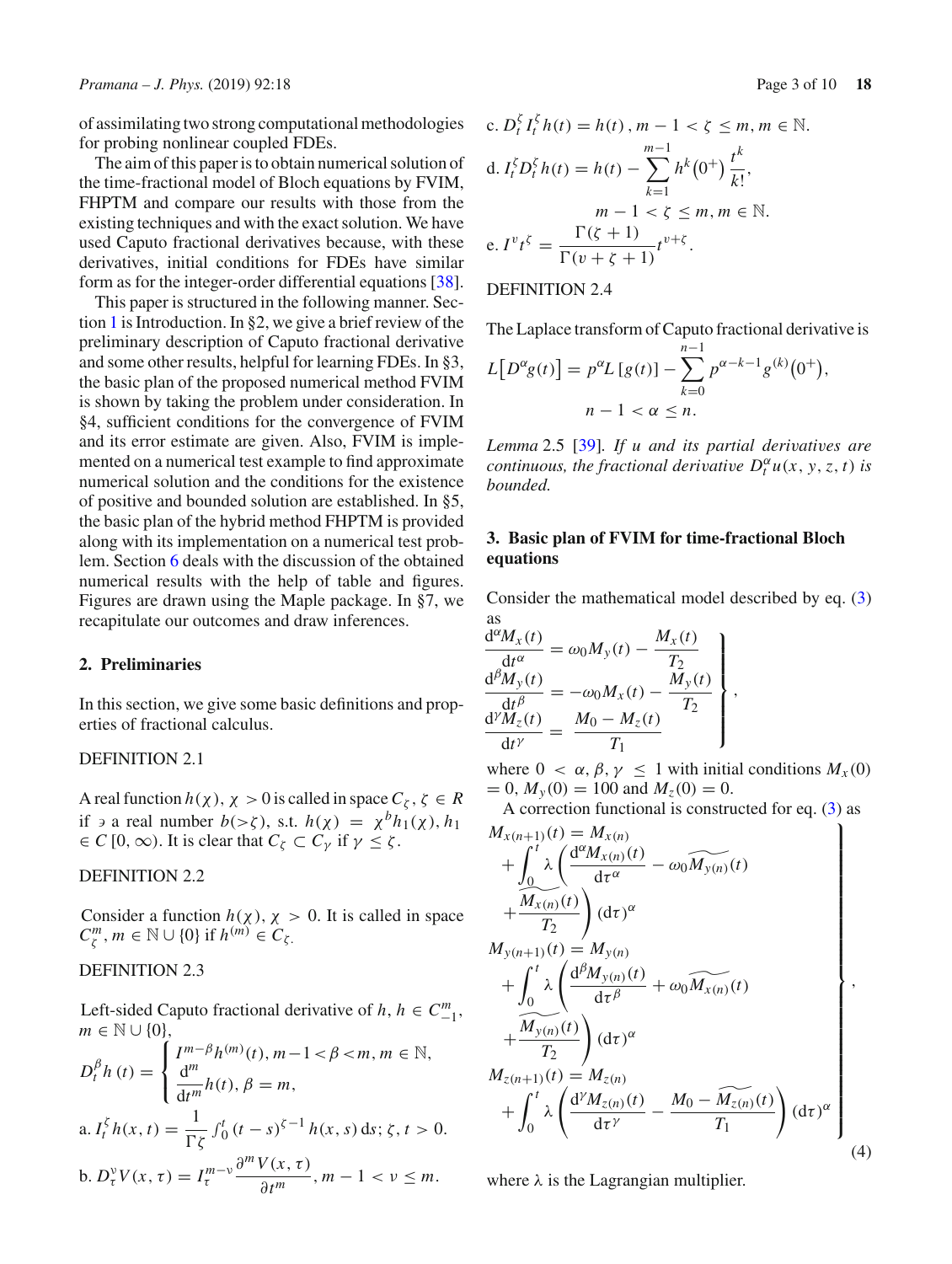By variational theory,  $λ$  must satisfy

$$
\left. \frac{d^{\alpha} \lambda}{d\tau^{\alpha}} \right|_{\tau=t} = 0 \text{ and } 1 + \lambda|_{\tau=t} = 0.
$$

We quickly get  $\lambda = -1$ . Then, using this value in eq. [\(4\)](#page-2-0), we get

<span id="page-3-0"></span>
$$
M_{x(n+1)}(t) = M_{x(n)}\n- \int_{0}^{t} \left( \frac{d^{\alpha} M_{x(n)}(t)}{d\tau^{\alpha}} - \omega_{0} M_{y(n)}(t) + \frac{M_{x(n)}(t)}{T_{2}} \right) (d\tau)^{\alpha} \nM_{y(n+1)}(t) = M_{y(n)}\n- \int_{0}^{t} \left( \frac{d^{\beta} M_{y(n)}(t)}{d\tau^{\beta}} + \omega_{0} M_{x(n)}(t) + \frac{M_{y(n)}(t)}{T_{2}} \right) (d\tau)^{\alpha} \nM_{z(n+1)}(t) = M_{z(n)}\n- \int_{0}^{t} \left( \frac{d^{\gamma} M_{z(n)}(t)}{d\tau^{\gamma}} - \frac{(M_{0} - M_{z(n)}(t))}{T_{1}} \right) (d\tau)^{\alpha} \n(5)
$$

Consecutive approximations  $M_{x(n)}(t)$ ,  $M_{y(n)}(t)$  and  $M_{z(n)}(t)$ ,  $n \geq 0$  can be built henceforth.  $M_{x(n)}$ ,  $M_{y(n)}$ and  $M_{z(n)}$  are restricted variations, i.e.  $\delta M_{x(n)}$  =  $0, \delta \widetilde{M_{y(n)}} = 0$  and  $\delta \widetilde{M_{z(n)}} = 0$ . Finally, we get sequences  $M_{x(n+1)}(t)$ ,  $M_{y(n+1)}(t)$  and  $M_{z(n+1)}(t)$  for  $n \geq 0$  of the solution and consequently, exact solution is found as

$$
\begin{aligned}\nM_x(t) &= \lim_{n \to \infty} M_{x(n)}(t) \\
M_y(t) &= \lim_{n \to \infty} M_{y(n)}(t) \\
M_z(t) &= \lim_{n \to \infty} M_{z(n)}(t)\n\end{aligned} \bigg\}.
$$
\n(6)

*Algorithm*

- *Step* I. Find  $u_0 = u(x, 0)$  given by initial approximation, set  $n = 0$ ;
- *Step* II. Use computed values of  $u_n$  to obtain  $u_{n+1}$ from eq.  $(5)$ ;
- *Step* III. Define  $u_n := u_{n+1}$ ;
- *Step* IV. If  $\max |u_{n+1} u_n|$  < tolerance limit (Tol) stop, otherwise continue;

*Step* V. Set  $u_{n+1}:=u_n$ ;

*Step* VI. Set  $n = n + 1$ , return to Step II.

#### **4. Convergence analysis of FVIM**

Now, our emphasis is on the convergence of the proposed FVIM applied to eq. [\(3\)](#page-1-1) in§3. Sufficient conditions for the convergence of FVIM and its error estimate [\[40](#page-9-34)] are provided.

We define the operators  $B_1$ ,  $B_2$  and  $B_3$  as

<span id="page-3-1"></span>
$$
B_1 = \int_0^t (-1)
$$
  
\n
$$
\times \left( \frac{d^{\alpha} M_{x(n)}(t)}{d\tau^{\alpha}} - \omega_0 M_{y(n)}(t) + \frac{M_{x(n)}(t)}{T_2} \right) (d\tau)^{\alpha}
$$
  
\n
$$
B_2 = \int_0^t (-1)
$$
  
\n
$$
\times \left( \frac{d^{\beta} M_{y(n)}(t)}{d\tau^{\beta}} + \omega_0 M_{x(n)}(t) + \frac{M_{y(n)}(t)}{T_2} \right) (d\tau)^{\alpha}
$$
  
\n
$$
B_3 = \int_0^t (-1)
$$
  
\n
$$
\times \left( \frac{d^{\gamma} M_{z(n)}(t)}{d\tau^{\gamma}} - \frac{(M_0 - M_{z(n)}(t))}{T_1} \right) (d\tau)^{\alpha}
$$
  
\n(7)

Also, we define the components  $v_{k(i)}$ ,  $k = 0, 1, 2, \ldots$ ,  $i = 1, 2, 3$  as

<span id="page-3-2"></span>
$$
M_x(t) = \lim_{n \to \infty} M_{x(n)}(t) = \sum_{k=0}^{\infty} v_{k(1)}
$$
  
\n
$$
M_y(t) = \lim_{n \to \infty} M_{y(n)}(t) = \sum_{k=0}^{\infty} v_{k(2)}
$$
  
\n
$$
M_z(t) = \lim_{n \to \infty} M_{z(n)}(t) = \sum_{k=0}^{\infty} v_{k(3)}
$$
\n(8)

The above solutions in series converge very rapidly.

**Theorem 1 [\[41\]](#page-9-35)***. Let B*1, *B*<sup>2</sup> *and B*3, *defined in eq.* [\(7\)](#page-3-1)*, be operators from Banach space BS to BS. The series solutions as defined in eq.* [\(8\)](#page-3-2) *converge if*  $0 < p < 1$ *exists such that*

$$
||B_i[v_{0(i)} + v_{1(i)} + v_{2(i)} + \cdots + v_{k+1(i)}]||
$$
  
\n
$$
\leq p||B_i[v_{0(i)} + v_{1(i)} + v_{2(i)} + \cdots + v_{k(i)}]||,
$$
  
\n
$$
1 \leq i \leq 3
$$

 $(i.e. ||v_{k+1}|| \leq p||v_k||, \forall k \in \mathbb{N} \cup \{0\}.$ 

*Theorem* 1 *is an exceptional case of Banach fixed point theorem used in* [\[42](#page-9-36)] *as sufficient condition to discuss the convergence of FVIM for various differential equations.*

**Theorem 2 [\[41](#page-9-35)]***. If the solution defined in eq.* [\(8\)](#page-3-2) *converges, it is an exact solution of problem* [\(3\)](#page-1-1)*.*

**Theorem 3 [\[41\]](#page-9-35)***. Suppose the series solution* (8) *converges to solutions*  $M_x(t)$ ,  $M_y(t)$ , and  $M_z(t)$  *of problem*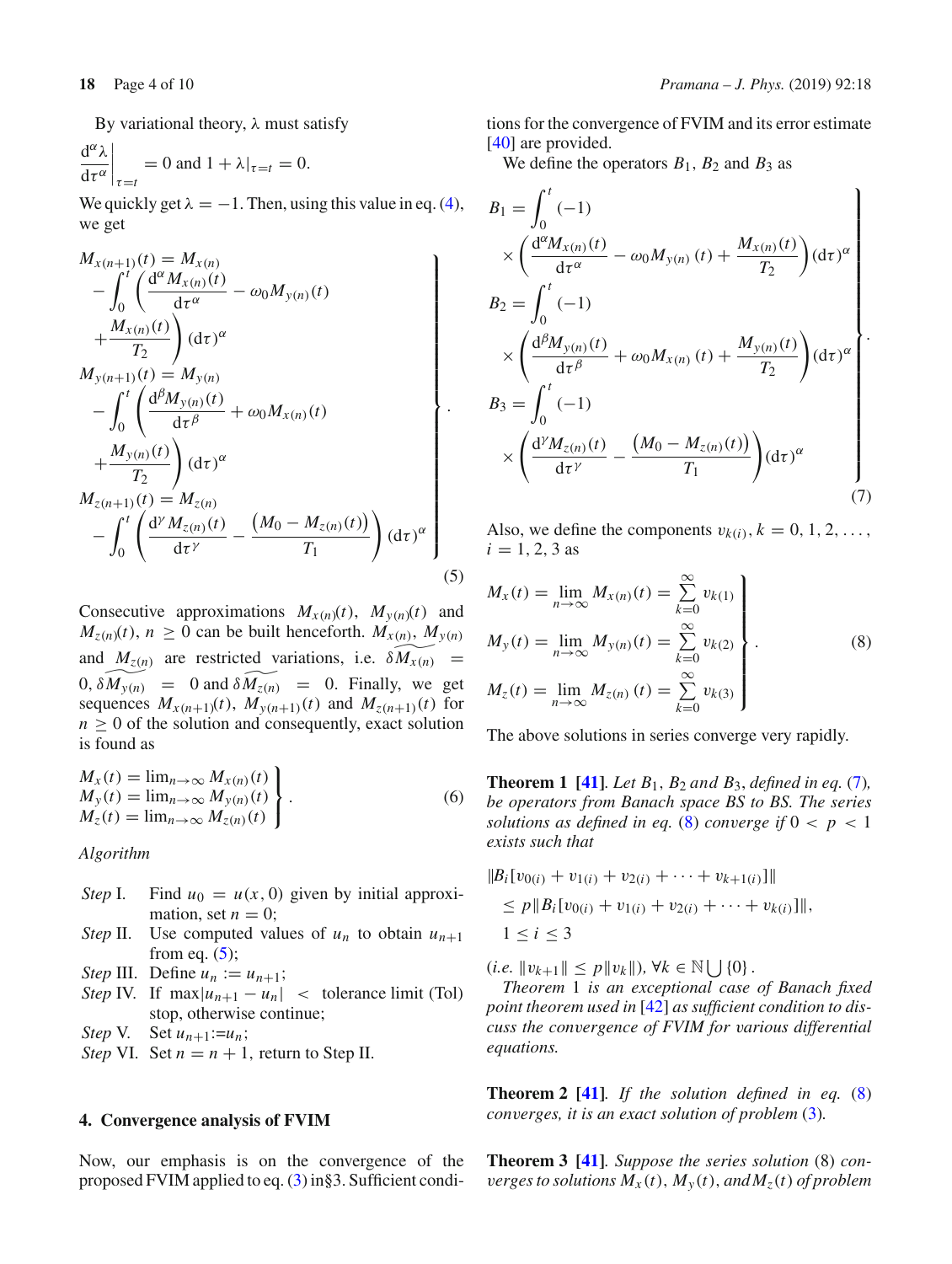(3)*. If the truncated series*  $\sum_{k=0}^{j} v_{k(1)}$  *is used as an approximation to the solution*  $\ddot{M}_x(t)$  *of problem* (3), *then the maximum error*  $E_i(t)$  *is assessed as*  $E_i(t) \leq$  $(1/(1-p)) p^{j+1} ||v_0||.$ 

*If for every*  $i \in \mathbb{N} \cup \{0\}$ *, we define the parameters* 

$$
\chi_i = \begin{cases} ||v_{i+1}||/||v_i||, ||v_i|| \neq 0, \\ 0, ||v_i|| = 0, \end{cases}
$$

*then the series solution*  $\sum_{k=0}^{\infty} v_{k(i)}$ ,  $i = 1, 2, 3$ , of prob*lem* (3) *converges to the exact solution* (8) *when*  $0 \le$  $\chi_i$  < 1,  $\forall i \in \mathbb{N} \bigcup \{0\}$ *. Also, as specified in Theorem* 3*, the maximum absolute truncation error is estimated*  $\lim_{t \to \infty} a s \, \|M_x(t) - \sum_{k=0}^{\infty} v_{k(1)}\| \leq (1/(1-\chi)) \, \chi^{j+1} \|v_0\|,$  $where \ \chi = \max \{ \chi_i, i = 0, 1, 2, \ldots, j \}.$ 

*Remark* 1 [\[41\]](#page-9-35). If first finite  $\chi_i$ 's,  $i = 1, 2, \ldots, j$ , are not less than 1 and  $\chi_i \leq 1$  for  $i > j$ , then, obviously, the series solution  $\sum_{k=0}^{\infty} v_{k(i)}$ ,  $i = 1, 2, 3$ , of problem (3) converges to an exact solution. It means that the first finite terms do not affect the convergence of the series solution. Here, the convergence of FVIM depends on χ*<sup>i</sup>* for  $i > j$ .

#### 4.1 *Numerical implementation of FVIM*

By using conditions, we may initialise with  $M_{x0}$  =  $0, M_{v0} = 100$  and  $M_{z0} = 0$  and using the application of FVIM to eq. [\(3\)](#page-1-1), we get

$$
M_{x1}(t) = M_{x0}
$$
  
\n
$$
- \int_0^t \left( \frac{d^{\alpha} M_{x0}(t)}{d\tau^{\alpha}} - \omega_0 M_{y0}(t) + \frac{M_{x0}(t)}{T_2} \right) (d\tau)^{\alpha} = \frac{100 \omega_0 t^{\alpha}}{\Gamma(1 + \alpha)}
$$
  
\n
$$
M_{y1}(t) = M_{y0}
$$
  
\n
$$
- \int_0^t \left( \frac{d^{\beta} M_{y0}(t)}{d\tau^{\beta}} + \omega_0 M_{x0}(t) + \frac{M_{y0}(t)}{T_2} \right) (d\tau)^{\beta} = 100 - \frac{100 t^{\beta}}{T_2 \Gamma(1 + \beta)}
$$
  
\n(9)

$$
M_{z1}(t) = M_{z0}
$$
  
-  $\int_0^t \left( \frac{d^{\gamma} M_{z0}(t)}{d\tau^{\gamma}} - \frac{(M_0 - M_{z0}(t))}{T_1} \right) (d\tau)^{\gamma}$   
=  $\frac{M_0 t^{\gamma}}{T_1 \Gamma(1 + \gamma)},$ 

$$
M_{x2}(t) = \frac{100\omega_0 t^{\alpha}}{\Gamma(1+\alpha)} - \frac{100\omega_0 t^{2\alpha}}{T_2 \Gamma(1+2\alpha)}
$$
  
\n
$$
- \frac{100\omega_0 t^{\alpha+\beta}}{T_2 \Gamma(1+\alpha+\beta)}
$$
  
\n
$$
M_{y2}(t) = 100 - \frac{100t^{\beta}}{T_2 \Gamma(1+\beta)} - \frac{100\omega_0^2 t^{\alpha+\beta}}{\Gamma(1+\alpha+\beta)}
$$
  
\n
$$
+ \frac{100t^{2\beta}}{T_2^2 \Gamma(1+2\beta)}
$$
  
\n
$$
M_{z2}(t) = \frac{M_0 t^{\gamma}}{T_1 \Gamma(1+\gamma)} - \frac{M_0 t^{2\gamma}}{T_1^2 \Gamma(1+2\gamma)}
$$
 (10)

Proceeding in this way, next iteration components can be found with the help of the Maple package. At last, we can get a solution as

$$
\begin{aligned}\nM_x(t) &= \lim_{n \to \infty} M_{x(n)}(t) \\
M_y(t) &= \lim_{n \to \infty} M_{y(n)}(t) \\
M_z(t) &= \lim_{n \to \infty} M_{z(n)}(t)\n\end{aligned} \tag{11}
$$

When  $\alpha = \beta = \gamma = 1$ , the exact solution of eq. [\(3\)](#page-1-1) is

$$
M_x(t) = e^{-t/T_2} (M_x(0) \cos \omega_0 t + M_y(0) \sin \omega_0 t) \nM_y(t) = e^{-t/T_2} (M_y(0) \cos \omega_0 t - M_x(0) \sin \omega_0 t) \nM_z(t) = M_z(0) e^{-t/T_1} M_0 (1 - e^{-t/T_1})
$$
\n(12)

Considering eqs [\(7\)](#page-3-1) and [\(8\)](#page-3-2), iteration formula for problem [\(3\)](#page-1-1) can be created as

$$
v_{0(1)} = 0, v_{0(2)} = 100, v_{0(3)} = 0,
$$
  
\n
$$
v_{1(1)} = \frac{100\omega_0 t^{\alpha}}{\Gamma(1 + \alpha)}, v_{1(2)} = -\frac{100 t^{\beta}}{T_2 \Gamma(1 + \beta)},
$$
  
\n
$$
v_{1(3)} = \frac{M_0 t^{\gamma}}{T_1 \Gamma(1 + \gamma)},
$$
  
\n
$$
v_{2(1)} = -\frac{100\omega_0 t^{2\alpha}}{T_2 \Gamma(1 + 2\alpha)} - \frac{100\omega_0 t^{\alpha + \beta}}{T_2 \Gamma(1 + \alpha + \beta)},
$$
  
\n
$$
v_{2(2)} = -\frac{100\omega_0^2 t^{\alpha + \beta}}{\Gamma(1 + \alpha + \beta)} + \frac{100 t^{2\beta}}{T_2^2 \Gamma(1 + 2\beta)},
$$
  
\n
$$
v_{2(3)} = -\frac{M_0 t^{2\gamma}}{\Gamma_1^2 \Gamma(1 + 2\gamma)},
$$

and so on.

If we compute  $\chi_i$ 's for this problem, we obtain

$$
\chi_{i(1)} = \frac{\|v_{i+1(1)}\|}{\|v_{i(1)}\|} = \left\| \frac{-\Gamma(1+i\alpha)}{T_2} \times \left( \frac{t^{\alpha}}{\Gamma(1+(i+1)\alpha)} + \frac{t^{\beta}}{\Gamma(1+i(\alpha+\beta))} \right) \right\| < 1,
$$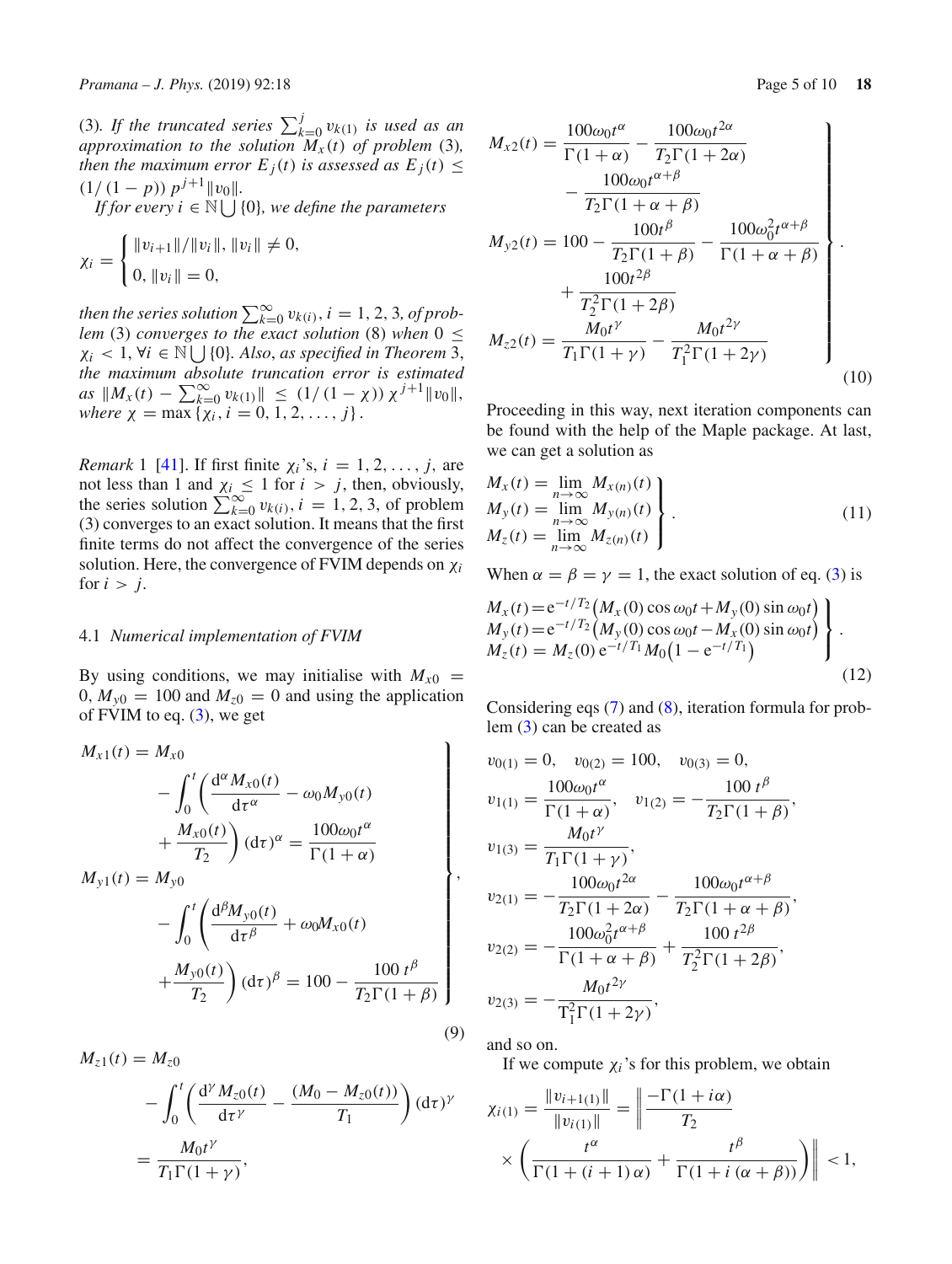$$
\chi_{i(2)} = \frac{\|v_{i+1(2)}\|}{\|v_{i(2)}\|} = \|T_2\Gamma(1+i\beta) \times \left(\frac{\omega_0^2 t^{\alpha}}{\Gamma(1+i(\alpha+\beta))} - \frac{t^{\beta}}{T_2^2\Gamma(1+(i+1)\beta)}\right) \le 1, \chi_{i(3)} = \frac{\|v_{i+1(3)}\|}{\|v_{i(3)}\|} = \left\|\frac{-\Gamma(1+i\gamma)}{T_1\Gamma(1+(i+1)\gamma)}t^{\gamma}\right\| < 1.
$$

For example,  $i \geq 1, 0 < t \leq 1$  and  $0 < \alpha, \beta, \gamma \leq 1$ . It confirms that the variational approach for problem (3) gives a positive and bounded solution that converges to the exact solution.

*Remark* 2 [\[41\]](#page-9-35). The above test problem is taken when  $0 < t \leq 1$  so as to discuss the convergence condition. Certainly, we may stretch the interval and then examine the convergence condition after ignoring the first few terms of the series solution. For example, if we take time-fractional Bloch equations (3) when  $0 < t \le a$ and  $\alpha = \beta = \gamma = 1$ , where  $a > 0$ , then

$$
\chi_{i(1)} = \left\| \frac{-\Gamma(1+i)}{T_2} \left( \frac{t}{\Gamma(1+(i+1))} + \frac{t}{\Gamma(1+2i)} \right) \right\|
$$
  
\n
$$
= \left\| \frac{-(i!)}{T_2} \left( \frac{1}{(i+1)!} + \frac{1}{(2i)!} \right) t \right\|
$$
  
\n
$$
\leq \frac{a}{T_2} \left( \frac{1}{i+1} + \frac{1}{2} \right) < 1, \text{ for } i > a,
$$
  
\n
$$
\chi_{i(2)} = \left\| T_2 \Gamma(1+i) \left( \frac{\omega_0^2 t}{\Gamma(1+2i)} - \frac{t}{T_2^2 \Gamma(1+(i+1))} \right) \right\|
$$
  
\n
$$
= \left\| T_2 i! \left( \frac{\omega_0^2}{(2i)!} - \frac{1}{T_2^2 (i+1)!} \right) t \right\|
$$
  
\n
$$
\leq aT_2 \left( \frac{\omega_0^2}{2} - \frac{1}{T_2^2 (i+1)} \right) < 1, \text{ for } i > a,
$$
  
\n
$$
\chi_{i(3)} = \left\| t \frac{-\Gamma(1+i)}{T_1 \Gamma(1+(i+1))} \right\|
$$
  
\n
$$
= \left\| t \frac{-\Gamma(1+i)}{T_1(i+1)!} \right\| \leq \frac{a}{T_1(i+1)} < 1, \text{ for } i > a.
$$

Hence, the series solution  $\sum_{k=0}^{\infty} v_{k(i)}$  is positive, bounded and it converges to exact solution for all *a* >0.

# **5. Basic plan of FHPTM for time-fractional Bloch equations**

To illustrate the process of the solution by FHPTM, consider the model described by

<span id="page-5-0"></span>
$$
\frac{d^{\alpha}M_{x}(t)}{dt^{\alpha}} + S_{1}(u, v) + Q_{1}(u, v) = g_{1}(t) \n\frac{d^{\beta}M_{y}(t)}{dt^{\beta}} + S_{2}(u, v) + Q_{2}(u, v) = g_{2}(t) \n\frac{d^{\gamma}M_{z}(t)}{dt^{\gamma}} + S_{3}(u, v) + Q_{3}(u, v) = g_{3}(t)
$$
\n(13)

with initial conditions  $M_X(0) = 0$ ,  $M_Y(0) = 100$  and  $M_z(0) = 0$ . Here,  $d^{\alpha}/dt^{\alpha}$ ,  $d^{\beta}/dt^{\beta}$  and  $d^{\gamma}/dt^{\gamma}$  are Caputo fractional operators of order  $\alpha$ ,  $\beta$  and  $\gamma$ , respectively.  $g_1$ ,  $g_2$  and  $g_3$  are source terms.  $S_1$ ,  $S_2$ ,  $S_3$  and  $Q_1$ , *Q*2, *Q*<sup>3</sup> are linear and nonlinear operators, respectively. Also,  $0 < \alpha$ ,  $\beta$ ,  $\gamma \leq 1$ .

The method comprises taking transform of Laplace on both sides of eq. [\(13\)](#page-5-0) and using differentiation property as

$$
L[M_x(t)] = -p^{-\alpha}L[g_1(t)]
$$
  
+  $p^{-\alpha}L[S_1(M_x, M_y, M_z) + Q_1(M_x, M_y, M_z)]$   
 $L[M_y(t)] = -p^{-\beta}L[g_2(t)]$   
+  $p^{-\beta}L[S_2(M_x, M_y, M_z) + Q_2(M_x, M_y, M_z)]$   
 $L[M_z(t)] = -p^{-\gamma}L[g_3(t)]$   
+  $p^{-\gamma}L[S_3(M_x, M_y, M_z) + Q_3(M_x, M_y, M_z)]$  (14)

Taking the inverse Laplace transform, we get

<span id="page-5-2"></span>
$$
M_x(t) = G_1(t) + L^{-1} [p^{-\alpha} L \{S_1(M_x, M_y, M_z) \}+ Q_1(M_x, M_y, M_z)\}]
$$
  
\n
$$
M_y(t) = G_2(t) + L^{-1} [p^{-\beta} L \{S_2(M_x, M_y, M_z) \}+ Q_2(M_x, M_y, M_z)\}]
$$
  
\n
$$
M_z(t) = G_3(t) + L^{-1} [p^{-\gamma} L \{S_3(M_x, M_y, M_z) \}+ Q_3(M_x, M_y, M_z)\}]
$$
\n(15)

Here  $G_1(t)$ ,  $G_2(t)$  and  $G_3(t)$  are the terms obtained from the source term and the given initial values.

Applying the HPM, it is assumed that the result may be articulated as a power series:

<span id="page-5-1"></span>
$$
M_x(t) = \sum_{n=0}^{\infty} p^n M_{xn}(t)
$$
  
\n
$$
M_y(t) = \sum_{n=0}^{\infty} p^n M_{yn}(t)
$$
  
\n
$$
M_z(t) = \sum_{n=0}^{\infty} p^n M_{zn}(t)
$$
\n(16)

Here,  $p \in [0, 1]$  is reflected as a small parameter called homotopy parameter.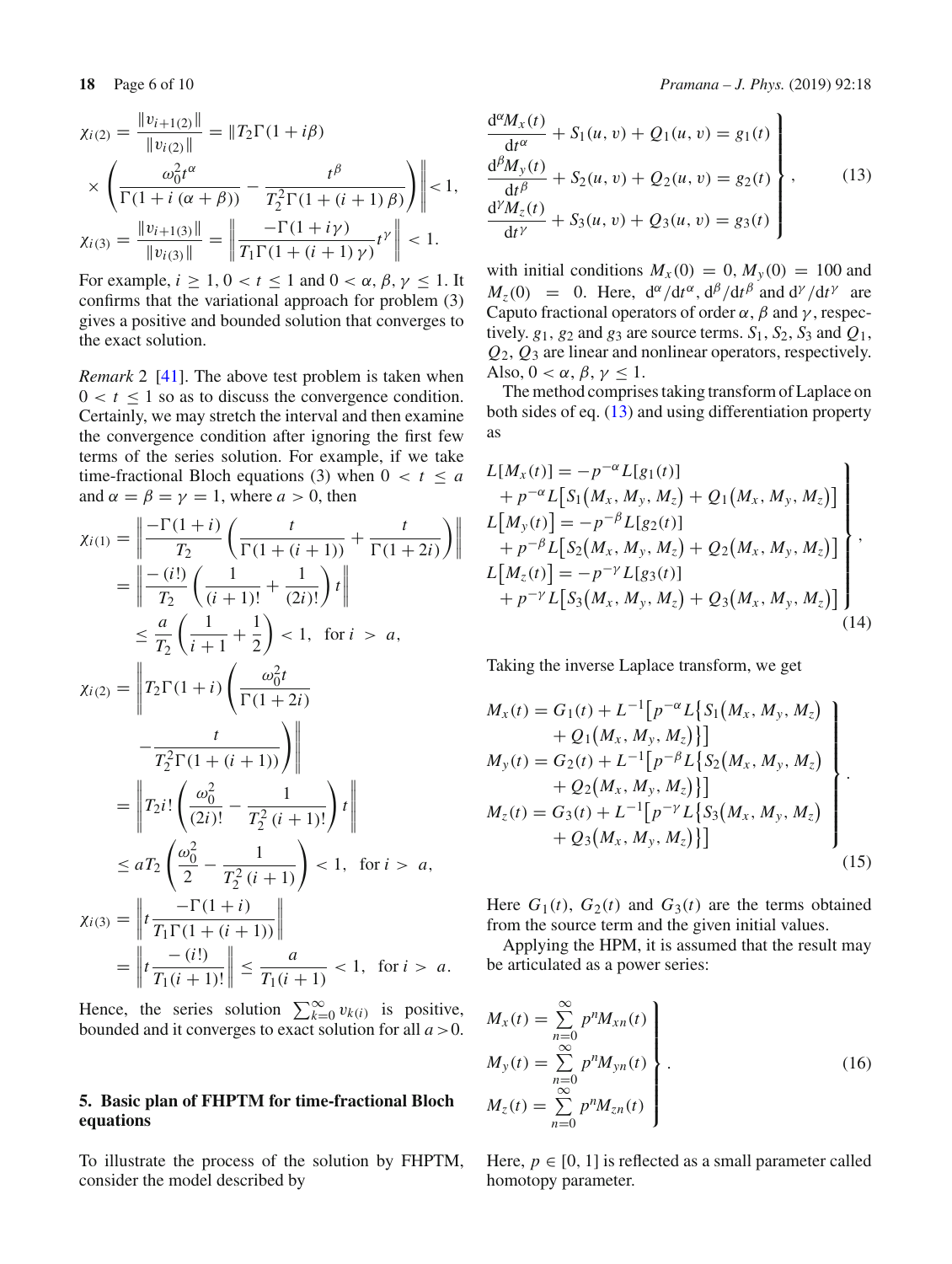The nonlinear terms are decomposed as

<span id="page-6-0"></span>
$$
NM_x(t) = \sum_{n=0}^{\infty} p^n H_n(M_x)
$$
  
\n
$$
NM_y(t) = \sum_{n=0}^{\infty} p^n H'_n(M_y)
$$
  
\n
$$
NM_z(t) = \sum_{n=0}^{\infty} p^n H''_n(M_z)
$$
\n(17)

where  $H_n$ ,  $H'_n$  and  $H''_n$  are He's polynomials of  $M_{x0}$ ,  $M_{x1}$ ,  $M_{x2}$ , ...,  $M_{xn}$ ;  $M_{y0}$ ,  $M_{y1}$ ,  $M_{y2}$ , ...,  $M_{yn}$  and  $M_{z0}, M_{z1}, M_{z2}, \ldots, M_{zn}$ , respectively.

They are calculated by the given formulae:

$$
H_n(M_{x0}, M_{x1}, M_{x2}, ..., M_{xn})
$$
  
\n
$$
= \frac{1}{n!} \frac{\partial^n}{\partial p^n} \left[ N \left( \sum_{i=0}^{\infty} p^i M_{x_i} \right) \right]_{p=0}, n = 0, 1, 2, 3, ...
$$
  
\n
$$
H'_n(M_{y0}, M_{y1}, M_{y2}, ..., M_{yn})
$$
  
\n
$$
= \frac{1}{n!} \frac{\partial^n}{\partial p^n} \left[ N \left( \sum_{i=0}^{\infty} p^i M_{y_i} \right) \right]_{p=0}, n = 0, 1, 2, 3, ...
$$
  
\n
$$
H''_n(M_{z0}, M_{z1}, M_{z2}, ..., M_{zn})
$$
  
\n
$$
= \frac{1}{n!} \frac{\partial^n}{\partial p^n} \left[ N \left( \sum_{i=0}^{\infty} p^i M_{z_i} \right) \right]_{p=0}, n = 0, 1, 2, 3, ...
$$
  
\n(18)

Using eqs  $(16)$  and  $(17)$  in eq.  $(15)$  and applying HPM, we get

$$
\sum_{n=0}^{\infty} p^n M_{xn}(t)
$$
  
=  $G_1(t) + pL^{-1}[p^{-\alpha}L\{S_1(M_x, M_y, M_z)\} + Q_1(M_x, M_y, M_z)\}]$ ,  

$$
\sum_{n=0}^{\infty} p^n M_{yn}(t)
$$
  
=  $G_2(t) + pL^{-1}[p^{-\beta}L\{S_2(M_x, M_y, M_z)\} + Q_2(M_x, M_y, M_z)\}]$ ,  

$$
\sum_{n=0}^{\infty} p^n M_{zn}(t)
$$
  
=  $G_3(t) + pL^{-1}[p^{-\gamma}L\{S_3(M_x, M_y, M_z)\} ]$ 

$$
+\,Q_3\left(M_x,M_y,M_z\right)\}\big].\tag{19}
$$

This is a pairing of HPM and transform of Laplace using He's polynomials. Equating coefficients of the identical powers on both sides, we get

$$
p^{0}: M_{x0}(t) = G_{1}(t); M_{y0}(t) = G_{2}(t);
$$
  
\n
$$
M_{z0}(t) = G_{3}(t),
$$
  
\n
$$
p^{n}: M_{xn}(t)
$$
  
\n
$$
= L^{-1}[p^{-\alpha}L\{S_{1}(M_{xn-1}, M_{yn-1}, M_{zn-1}) + H_{n-1}(M_{x}, M_{y}, M_{z})\}], n > 0, n \in \mathbb{N}
$$
  
\n
$$
M_{yn}(t) = L^{-1}[p^{-\beta}L\{S_{2}(M_{xn-1}, M_{yn-1}, M_{zn-1}) + H'_{n-1}(M_{x}, M_{y}, M_{z})\}], n > 0, n \in \mathbb{N},
$$
  
\n
$$
M_{zn}(t) = L^{-1}[p^{-\gamma}L\{S_{3}(M_{xn-1}, M_{yn-1}, M_{zn-1}) + H''_{n-1}(M_{x}, M_{y}, M_{z})\}], n > 0, n \in \mathbb{N}.
$$

Continuing in this way, the enduring components can completely be achieved also. Thus, the series solution is fully calculated. At last, the analytical solution is approximated by the series

$$
M_{x}(t) = \lim_{p \to 1} \sum_{n=0}^{\infty} p^{n} M_{xn}(t)
$$
  
\n
$$
M_{y}(t) = \lim_{p \to 1} \sum_{n=0}^{\infty} p^{n} M_{yn}(t)
$$
  
\n
$$
M_{z}(t) = \lim_{p \to 1} \sum_{n=0}^{\infty} p^{n} M_{zn}(t)
$$
\n(20)

The above solutions in series converge rapidly.

## 5.1 *Numerical implementation of FHPTM*

Now, we shall apply FHPTM to a test problem to illustrate its applicability and efficiency. Taking transform of Laplace on both sides of eq.  $(3)$ , we get

$$
M_x(p) = p^{-\alpha} L \left[ \omega_0 M_y(t) - \frac{M_x(t)}{T_2} \right]
$$
  
\n
$$
M_y(p) = 100 + p^{-\beta} L \left[ -\omega_0 M_x(t) - \frac{M_y(t)}{T_2} \right]
$$
  
\n
$$
M_z(p) = p^{-\gamma} L \left[ \frac{M_0 - M_z(t)}{T_1} \right]
$$
\n(21)

Taking the inverse Laplace transform, we get

$$
M_x(t) = L^{-1} \left[ p^{-\alpha} L \left\{ \omega_0 M_y(t) - \frac{M_x(t)}{T_2} \right\} \right]
$$
  
\n
$$
M_y(p)
$$
  
\n
$$
= 100 + L^{-1} \left[ p^{-\beta} L \left\{ -\omega_0 M_x(t) - \frac{M_y(t)}{T_2} \right\} \right]
$$
  
\n
$$
M_z(p) = L^{-1} \left[ p^{-\gamma} L \left\{ \frac{M_0 - M_z(t)}{T_1} \right\} \right]
$$
  
\n(22)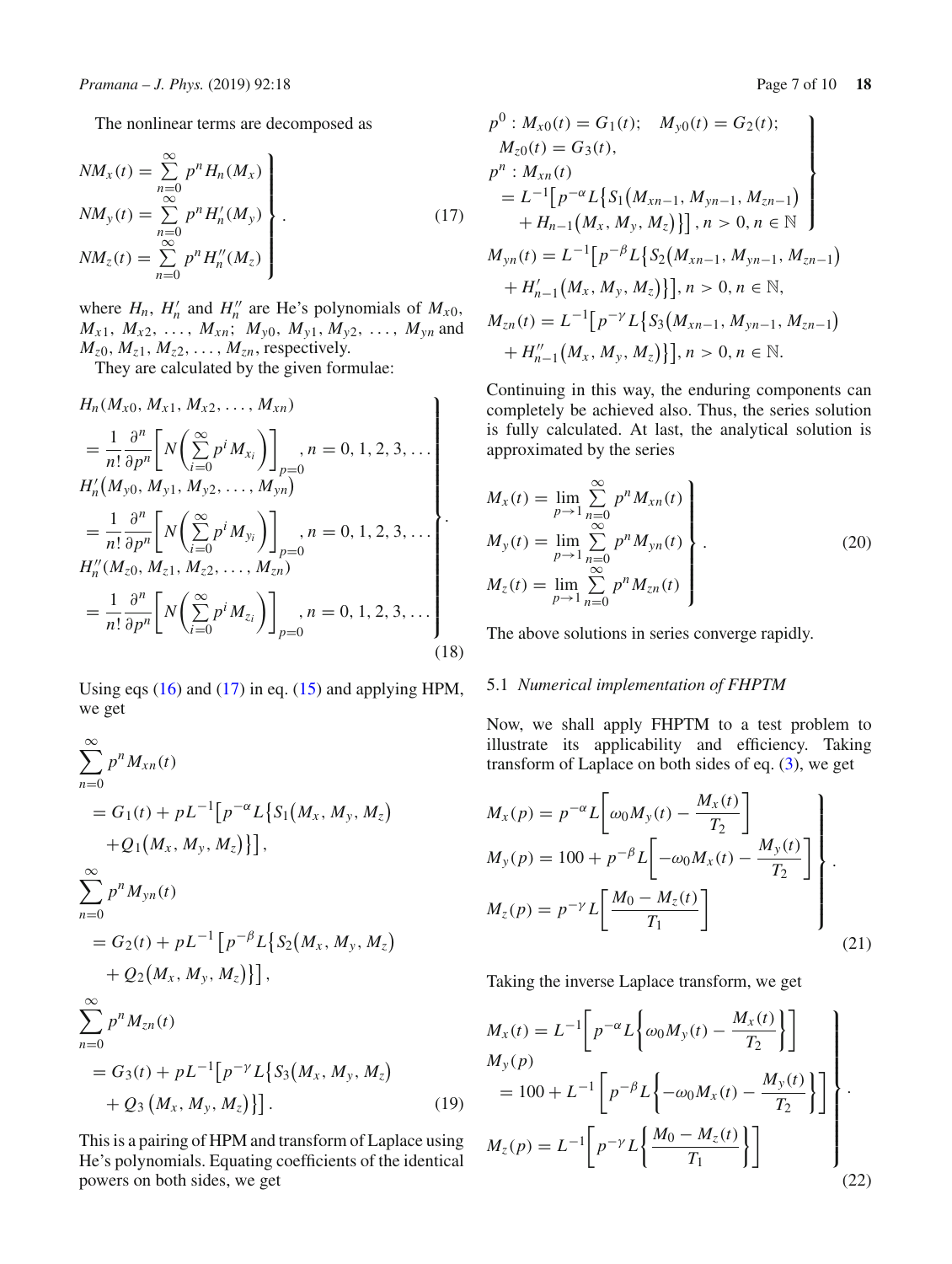Applying the HPM, we get

<span id="page-7-1"></span>
$$
\sum_{n=0}^{\infty} p^n M_{xn}(t)
$$
\n
$$
= L^{-1} \bigg[ p^{-\alpha} L \bigg\{ \omega_0 M_y(t) - \frac{M_x(t)}{T_2} \bigg\} \bigg]
$$
\n
$$
\sum_{n=0}^{\infty} p^n M_{yn}(t)
$$
\n
$$
= 100 + L^{-1} \bigg[ p^{-\beta} L \bigg\{ -\omega_0 M_x(t) - \frac{M_y(t)}{T_2} \bigg\} \bigg]
$$
\n
$$
\sum_{n=0}^{\infty} p^n M_{zn}(t) = L^{-1} \bigg[ p^{-\gamma} L \bigg\{ \frac{M_0 - M_z(t)}{T_1} \bigg\} \bigg]
$$
\n(23)

By equating coefficients of like powers of *p* on both flanks of eqs [\(23\)](#page-7-1), we get

$$
p^{0}: M_{x0} = 0, \quad M_{y0} = 100, \quad M_{z0} = 0.
$$
  
\n
$$
p: M_{x1} = \frac{100\omega_{0} t^{\alpha}}{\Gamma(1 + \alpha)}, \quad M_{y1} = -\frac{100 t^{\beta}}{T_{2} \Gamma(1 + \beta)},
$$
  
\n
$$
M_{z1} = \frac{M_{0}t^{\gamma}}{T_{1} \Gamma(1 + \gamma)}.
$$
  
\n
$$
p^{2}: M_{x2} = -\frac{100\omega_{0}t^{2\alpha}}{T_{2} \Gamma(1 + 2\alpha)} - \frac{100\omega_{0}t^{\alpha + \beta}}{T_{2} \Gamma(1 + \alpha + \beta)}.
$$
  
\n
$$
M_{y2} = -\frac{100\omega_{0}^{2}t^{\alpha + \beta}}{\Gamma(1 + \alpha + \beta)} + \frac{100 t^{2\beta}}{T_{2}^{2} \Gamma(1 + 2\beta)}.
$$
  
\n
$$
M_{z2} = \frac{M_{0}t^{\gamma}}{T_{1} \Gamma(1 + \gamma)} - \frac{M_{0}t^{2\gamma}}{T_{1}^{2} \Gamma(1 + 2\gamma)}
$$
  
\nand so on.

and so on.

In this way, the rest components of the FHPTM solution can easily be found.

Thus, the solution is obtained as

$$
M_{x}(t) = \lim_{p \to 1} \sum_{n=0}^{\infty} p^{n} M_{xn}(t)
$$
  
\n
$$
M_{y}(t) = \lim_{p \to 1} \sum_{n=0}^{\infty} p^{n} M_{yn}(t)
$$
  
\n
$$
M_{z}(t) = \lim_{p \to 1} \sum_{n=0}^{\infty} p^{n} M_{zn}(t)
$$
\n(24)

## <span id="page-7-0"></span>**6. Numerical results and discussion**

Table [1](#page-7-2) shows the comparison of the values of  $M<sub>x</sub>(t)$ , *M<sub>y</sub>*(*t*) and *M<sub>z</sub>*(*t*) at  $\alpha = 1$ ,  $t = 0.1, 0.3, 0.5, 0.7$  and 0.9 found by the proposed methods FVIM, FHPTM with the exact solution and those from some existing methods. Numerical results show that our proposed FVIM performs very well for the solution of fractional-order Bloch equations among other existing methods, even when it is used with a lower-order approximate solution. The accuracy can, however, be improved by using higher-order approximate solutions. Figures [1](#page-8-0)[–3](#page-8-1) respectively depict the behaviour of exact solution  $M_x(t)$ ,  $M_y(t)$  and  $M_z(t)$  vs. *t* at  $\alpha = \beta$  $\gamma = 1$  and its comparison with the numerical solution obtained by using FVIM and FHPTM. It is clear from figures [1](#page-8-0) and [2](#page-8-2) that the approximate solutions  $M_x(t)$ and  $M_{y}(t)$  of fractional Bloch equations, obtained by using FVIM, are in complete agreement with the exact solution in comparison to those by the hybrid method FHPTM. However, in figure [3,](#page-8-1) the approximate solution  $M<sub>z</sub>(t)$  by FVIM and FHPTM is in complete agreement with the exact solution. The numerical results for

<span id="page-7-2"></span>**Table 1.** Comparison of approximate solutions by the existing and proposed methods with the exact solution.

| $\boldsymbol{M}$ | $\mathbf{f}$ | Exact<br>solution | <b>FVIM</b><br>solution | <b>FHPTM</b><br>solution | Operational matrix<br>method solution $[27]$ | <b>HPM</b> solution<br>$[22]$ | Iterative method<br>solution $[21]$ |
|------------------|--------------|-------------------|-------------------------|--------------------------|----------------------------------------------|-------------------------------|-------------------------------------|
| $M_{x}(t)$       | 0.1          | 9.9335            | 9.9335                  | 9.95256                  | 9.9245                                       | 9.9335                        | 9.2237                              |
|                  | 0.3          | 29.1120           | 29.1120                 | 29.6219                  | 29.1080                                      | 29.1034                       | 29.0937                             |
|                  | 0.5          | 46.7588           | 46.7589                 | 49.0948                  | 46.7732                                      | 46.6823                       | 46.7507                             |
|                  | 0.7          | 62.2060           | 62.2074                 | 68.5244                  | 62.2180                                      | 61.8762                       | 62.1921                             |
|                  | 0.9          | 74.8859           | 74.8943                 | 88.0717                  | 74.8814                                      | 73.8911                       | 74.8806                             |
| $M_{y}(t)$       | 0.1          | 99.0042           | 99.0042                 | 99.0037                  | 99.0213                                      | 99.0187                       | 99.0051                             |
|                  | 0.3          | 94.1113           | 94.1113                 | 94.0731                  | 94.1645                                      | 94.1837                       | 94.1166                             |
|                  | 0.5          | 85.5915           | 85.5914                 | 85.2988                  | 85.5689                                      | 85.5518                       | 85.5942                             |
|                  | 0.7          | 73.8536           | 73.8529                 | 72.7400                  | 73.7886                                      | 73.1630                       | 73.8635                             |
|                  | 0.9          | 59.4258           | 59.4215                 | 56.4183                  | 59.3782                                      | 57.0572                       | 59.4296                             |
| $M_z(t)$         | 0.1          | 0.0952            | 0.0952                  | 0.0952                   | 0.0952                                       | 0.0952                        | 0.0952                              |
|                  | 0.3          | 0.2592            | 0.2592                  | 0.2592                   | 0.2592                                       | 0.2592                        | 0.2590                              |
|                  | 0.5          | 0.3935            | 0.3935                  | 0.3935                   | 0.3935                                       | 0.3935                        | 0.3934                              |
|                  | 0.7          | 0.5034            | 0.5034                  | 0.5034                   | 0.5034                                       | 0.5034                        | 0.5033                              |
|                  | 0.9          | 0.5934            | 0.5934                  | 0.5934                   | 0.5934                                       | 0.5934                        | 0.5934                              |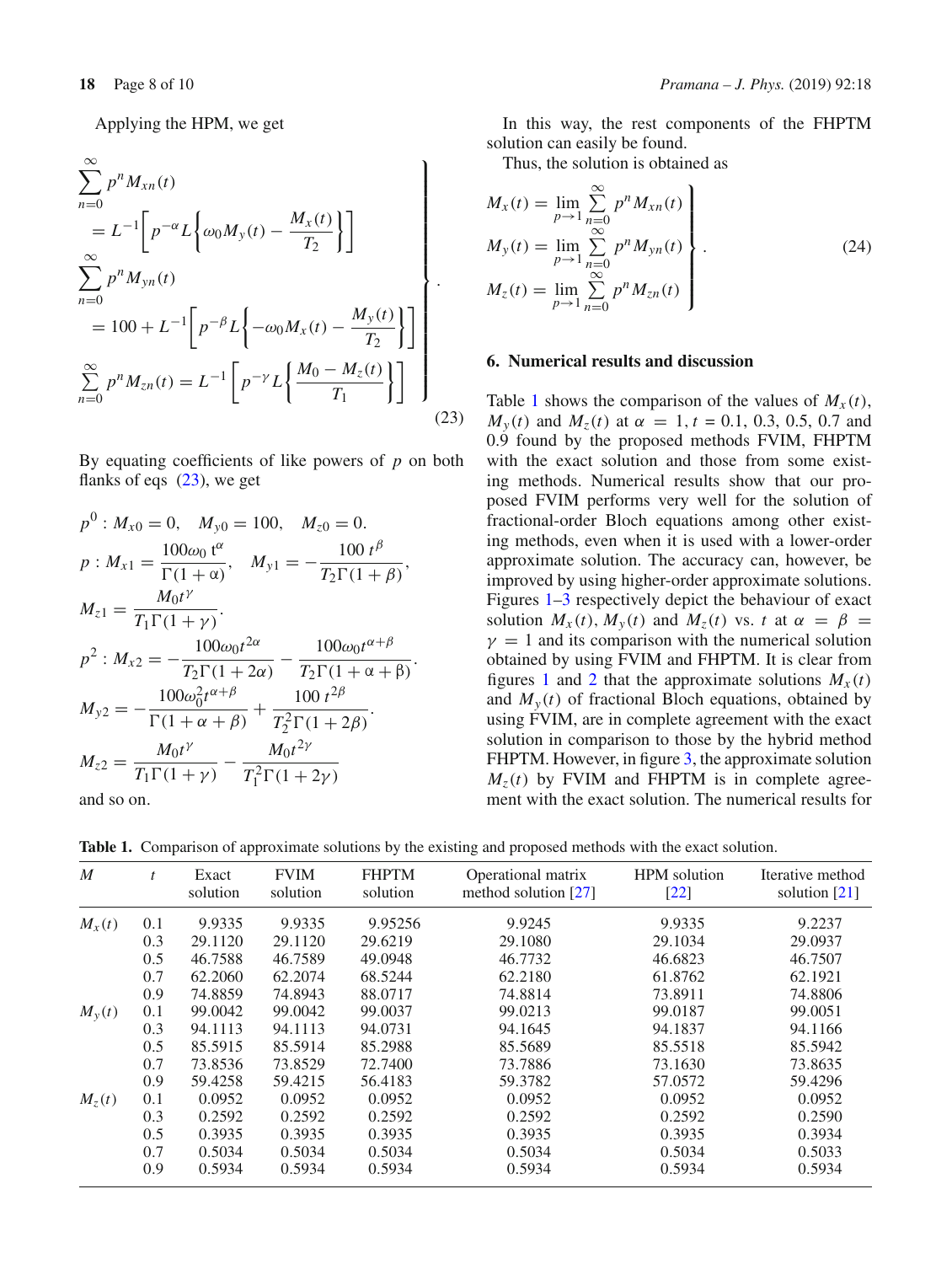

<span id="page-8-0"></span>**Figure 1.** Behaviour of the exact solution  $M_x(t)$  vs. *t* and its comparison with an approximate solution by FVIM and FHPTM at  $\alpha = 1$ .



<span id="page-8-2"></span>**Figure 2.** Behaviour of exact solution  $M_y(t)$  vs. *t* and its comparison with an approximate solution by FVIM and FHPTM at  $\beta = 1$ .



<span id="page-8-1"></span>**Figure 3.** Behaviour of the exact solution  $M_7(t)$  vs. *t* and its comparison with an approximate solution by FVIM and FHPTM at  $\gamma = 1$ .



<span id="page-8-3"></span>**Figure 4.** Comparison of an approximate solution  $M_x(t)$  at different values of  $\alpha$  by FVIM and exact solution at  $\alpha = 1$ .



<span id="page-8-5"></span>**Figure 5.** Comparison of an approximate solution  $M_y(t)$  at different values of  $\beta$  by FVIM and exact solution at  $\beta = 1$ .



<span id="page-8-4"></span>**Figure 6.** Comparison of an approximate solution  $M<sub>z</sub>(t)$  at different values of  $\gamma$  by FVIM and exact solution at  $\gamma = 1$ .

different specific cases of  $\alpha$ ,  $\beta$  and  $\gamma$  are presented in figures [4](#page-8-3)[–6.](#page-8-4) In figures 4 and [6,](#page-8-4) it is clear that  $M_x(t)$ and  $M_z(t)$  increase with increase in time t for  $\alpha$  $\gamma = 0.7, 0.8, 0.9$  and converges to the exact solution at  $\alpha = \gamma = 1$ , while in figure [5,](#page-8-5)  $M_y(t)$  decreases with increase in time *t* for  $\beta = 0.7, 0.8$  and 0.9, but again converges to the exact solution at  $\beta = 1$ .